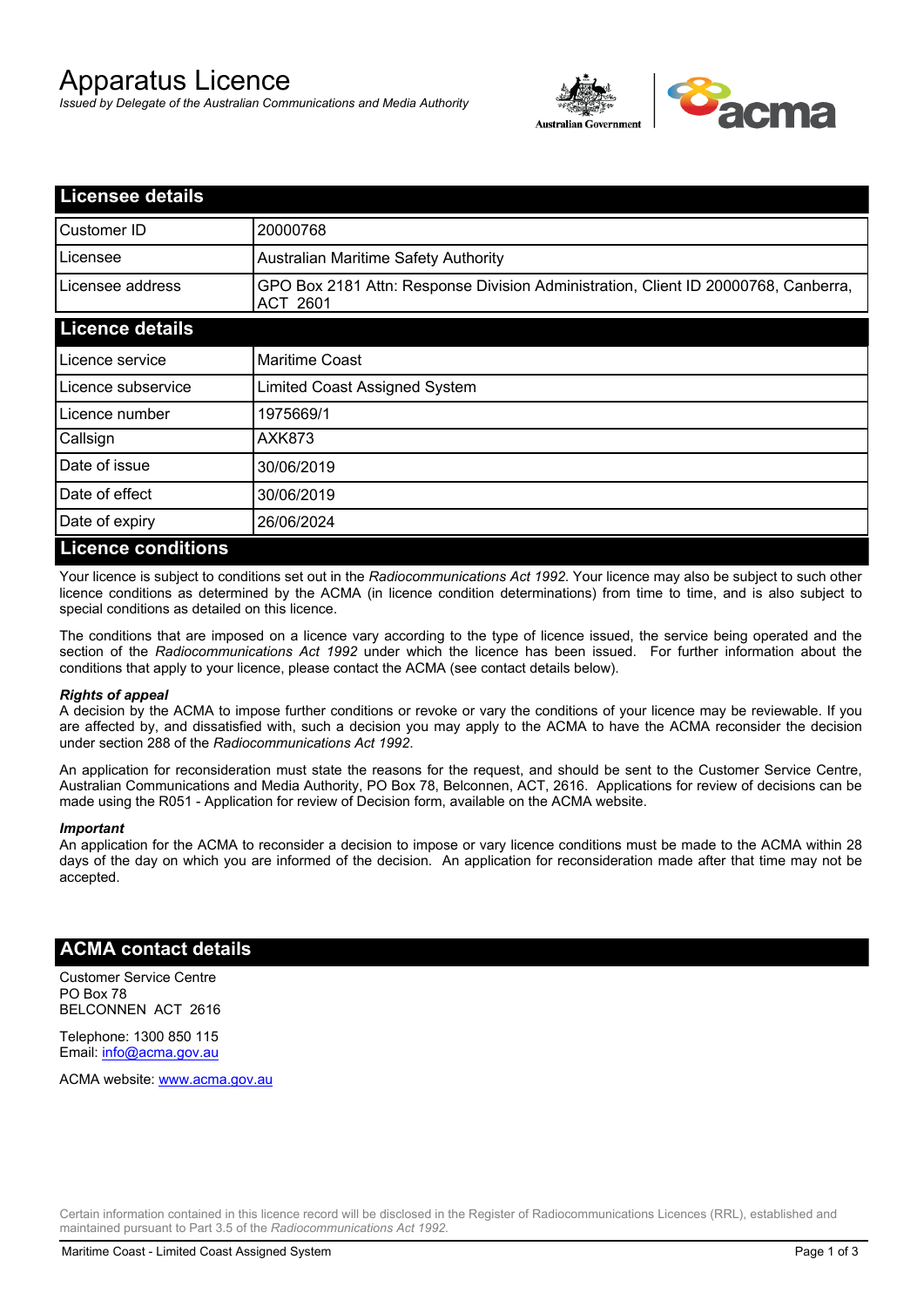# **Advisory Notes applying to licence no.: 1975669/1**

Conditions applicable to the operation of Limited Coast Assigned System authorised under this licence can be found in the Radiocommunications Licence Conditions (Apparatus Licence) Determination and the Radiocommunications Licence Conditions (Maritime Coast Licence) Determination. Copies of these determinations are available from the ACMA and from the ACMA home page (www.acma.gov.au).